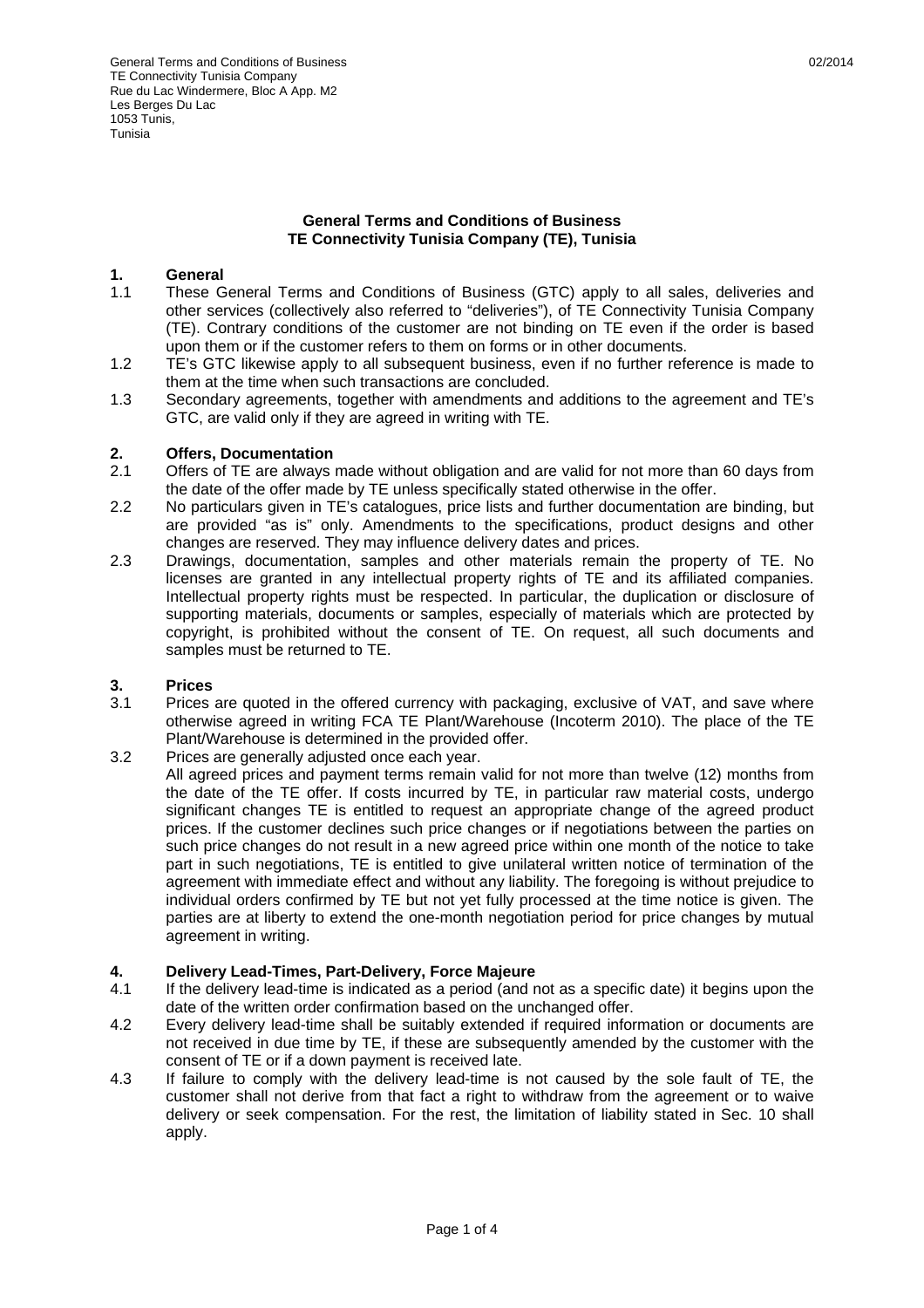- 4.4 In the event of force majeure or other exceptional events for which TE is not responsible (including strikes) which make delivery impossible or substantially more difficult, TE may restrict or suspend the delivery for the duration of such obstacle or withdraw from the agreement. Force majeure includes, but is not limited to, war, unrest, rebellion, acts of sabotage and similar events, strikes or other industrial conflicts, newly enacted laws and regulations, delay caused by actions or omissions on the part of a government/authorities, fire, explosion or other unavoidable events, flood, storm, earthquake or other exceptional natural events. Under no circumstances shall TE be held liable for claims related to non-performance, improper performance or belated performance of contractual obligations.
- 4.5 Part-deliveries are permitted. In the case of long-term supply contracts each part-delivery shall be regarded as a separate transaction. The impossibility of making a part-delivery or delay in effecting a part- delivery does not entitle the customer to withdraw from the whole agreement or to claim compensation.

## **5. Dispatch, Acceptance of the Goods by the Customer**

- 5.1 If acceptance is either delayed or rendered impossible for reasons for which TE is not responsible, TE is entitled to store the goods for the account and at the risk of the customer on its own premises or with third parties. The relevant obligations of TE shall then be deemed to have been performed.
- 5.2 If the customer does not announce his requirements in good time, the goods will be packaged for transport by road. The standard TE packaging consists of cartons which are not suitable for stacking.

#### **6. Documents, Payment, Offsetting, Interest on Late Payment**

- 6.1 If the goods are picked up by a carrier or another 3rd party or if the goods are picked up by the customer at the TE location or if TE delivers the goods to a cross-dock, the customer is obliged to make available to TE copies of the transportation documents as well as, in case the goods are exported from the EU, copies of the customs documents within one month from when the goods have been picked-up or from when the goods have arrived at the cross-dock respectively. If within the above time frame the customer has not provided the required documents, TE reserves the right to charge possible VAT as well as, other expenses resulting from this.
- 6.2 At any point in time during the contractual relationship, the customer is obliged to ensure that TE is notified of the correct and valid VAT identification number of the part of the enterprise (main company/branch office) under which the goods or services are ordered from TE.
- 6.3 All invoices are payable net within 30 days after the invoice date. Different agreements may be reached between the parties.
- 6.4 Offsetting of counter-claims of all kinds is excluded, save where such counter-claim is not contested or is finally awarded.
- 6.5 Where several claims are outstanding, TE is entitled to decide which particular claims are settled by the customer's payments.
- 6.6 The withholding or reduction of payments because of complaints is permitted only with the express consent of TE.

#### **7. Late Performance by the Customer, Insolvency**

- 7.1 If the customer is late in making a payment, either in whole or in part, all payment obligations existing in relation to TE, including those arising from other contracts, shall fall due for immediate settlement. Payments made by bills will not be accepted. The same provision applies if the customer is in cessation of payments or if legal composition, bankruptcy or similar proceedings are applied for or imposed with respect to his assets and if other circumstances which threaten to result in the customer's insolvency become known.
- 7.2 In the event of late payment by the customer, TE, without prejudice to its other statutory and contractual rights, may decline in whole or in part to make further deliveries under this or any other contract or make them dependent upon an advance payment or provision of surety.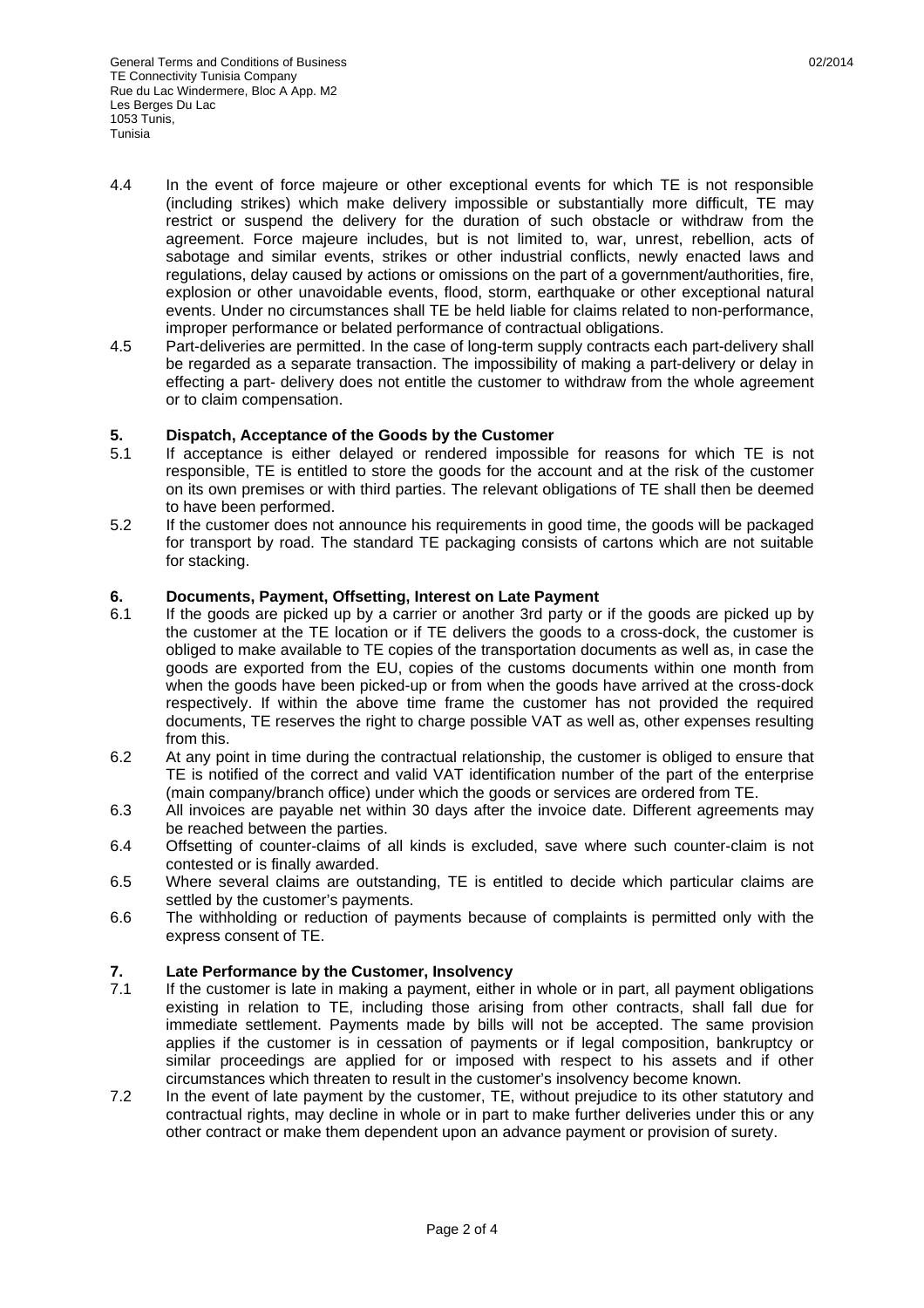## **8. Retention of Title**

 The goods which have been sold remain the property of TE until full payment of the sale price has been received. If the customer fails to fully meet his payment obligation, he thereby acknowledges the right of TE to require immediate return of the goods concerned and to arrange for the refund of any installment payment already received.

## **9. Warranty**

- 9.1 The warranty period is two years calculated from the date of transfer of risk.
- 9.2 TE makes no express or implied warranty extending beyond the TE product specifications or agreed product specifications. In no case does the warranty of TE extend to merchantability or fitness for a particular purpose.
- 9.3 TE must be notified of any defects in the goods without delay in writing. Obvious defects must be reported within five working days of handover. Hidden defects must be reported immediately but no later than within five working days of the time when they were detected or could have been detected. If this is not done, the customer shall forfeit all claims arising out of the warranty.
- 9.4 In the event of defective performance, TE shall, at its option, either provide a replacement free of charge or effect repairs or grant an appropriate price reduction. If the substitute delivery or repair is likewise defective, the customer may request an appropriate price reduction. Further claims of the customer, in particular for termination of the contract are specifically excluded, regardless of the legal basis on which they are made. The limitation of liability pursuant to Sec. 10 likewise applies.
- 9.5 Complaints regarding part-deliveries do not entitle the customer to decline performance of the whole contract by TE.

## **10. Liability**

- 10.1 To the extent permissible by law, liability of TE shall be limited in every case even in the event of liability based on the infringement of intellectual property rights – to compensation for direct damages (i.e. re-installation or product exchange costs, sorting costs, direct labor costs or direct recall costs where recalls are mandatory under the applicable law). Any other liability including but not limited to loss of profit, loss of revenues, loss of data, loss of use, indirect or consequential damages is hereby excluded. TE is only liable for damages to the extent that it has caused such damages at least by negligence.
- 10.2 To the extent permissible by law, in no event shall TE be liable for more than 5 percent of the value of the individual delivery concerned.

## **11. Intellectual Property Rights**

 TE or its affiliated companies are and remain the owners of all intellectual property rights. In the case of orders whose performance includes development services, TE is the sole proprietor of the development results including, but not limited to, all concepts, drawings, samples, ideas, software, documentation and all other material, together with all intellectual property rights relating thereto or filed thereon. Rights of use or licenses for the customer in the developing result or in intellectual property rights are not granted either implicitly or explicitly.

## **12. Trademarks**

 Trademark rights of TE or of companies affiliated to it are not transferred with the purchased object. The acquisition of products identified with trademarks of TE or with trademarks of its affiliated companies does not mean the acquisition of rights in such trademarks or the right to use them independently of the acquired product. To acquire such rights, a separate trademark right agreement must be concluded.

## **13. Confidentiality**

 The customer must keep secret all confidential information received from TE in the context of the business relationship and refrain from disclosing it to third parties.